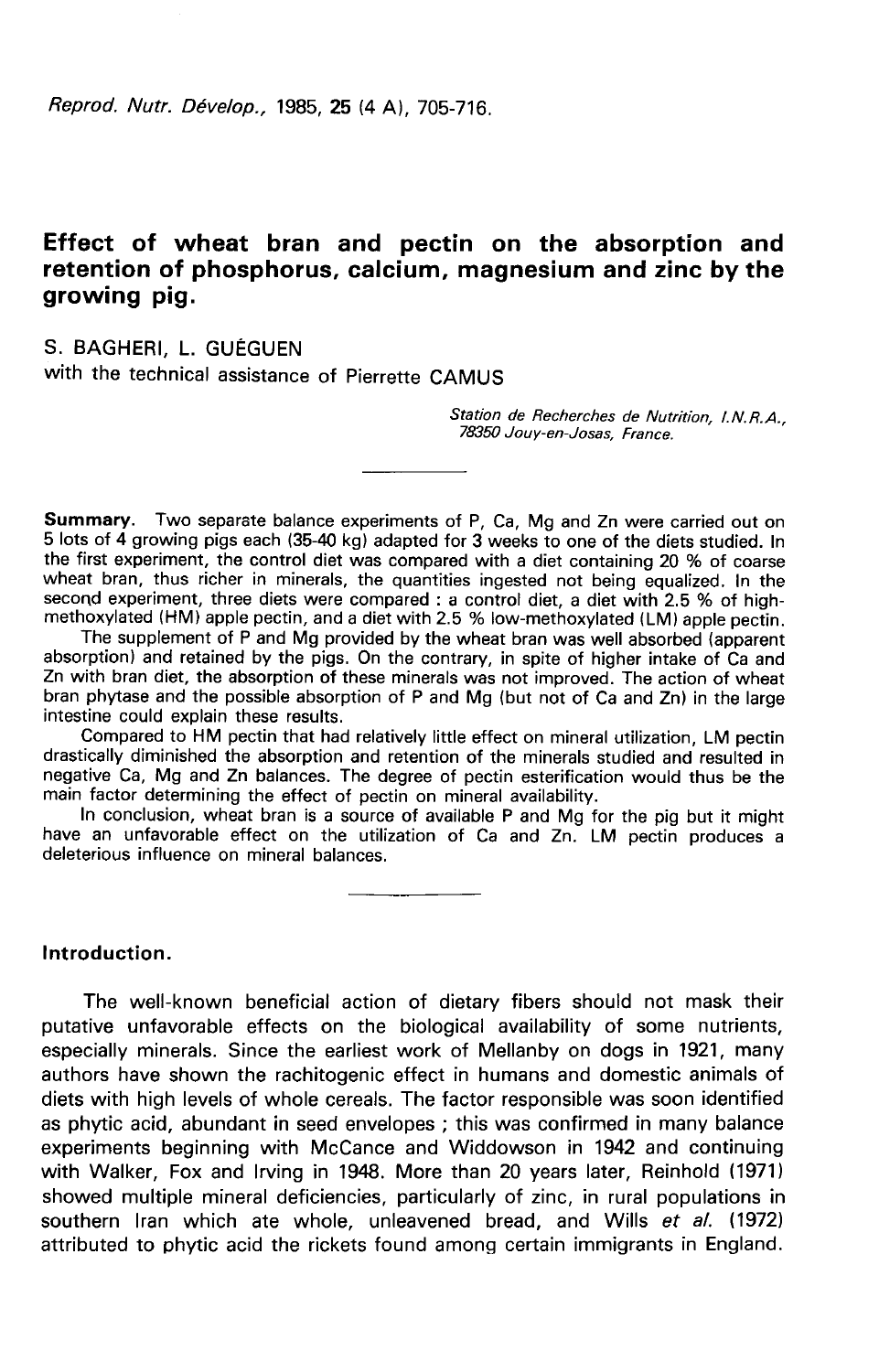The inhibitory effect of the properly so-called fibers of cereals on the utilization of minerals has been reported by Phandis and Sohonie (1974) and by Reinhold et al. (1975), suggesting that fibers rather than phytates determined the availability of minerals, while Davies. Hristic and Flett (1977) and Andersson et al. (1983), again attributed the deleterious effect of cereal diets to phytic acid. Nevertheless, the work in vitro of James, Branch and Southgate (1978), showing the strong binding capacity of ionized carboxyl groups of uronic acids, gives an explanation for the effect on minerals of other constituents of dietary fibers, such as hemicelluloses and pectins.

As regards human nutrition, the practical importance of this fiber-mineral interaction has not yet been elucidated, partly due to the small number of balance experiments carried out on humans and also due to the difficulty in extrapolating to humans results obtained in rats. In the latter, the phytase of the intestinal mucosa (Bitar and Reinhold, 1972) or that of bacteria of the large intestine (Wise and Gilburt, 1982) is known to hydrolize phytates, which would explain why wheat bran does not always have an unfavorable effect in this species (Bagheri and Guéguen, 1981, 1982). Pigs, which have no intestinal phytase (Pointillart, Fontaine and Thomasset, 1984) and show signs of Ca and Zn deficiency when the diet contains a high level of phytates, are thus better models for mineral studies applied to human nutrition.

The first experiment of the present study tried to investigate and explain the effect of wheat bran on the utilization of P. Ca. Mg and Zn in pigs. As bran is also rich in some minerals and as this supply could be beneficial, we compared a diet containing 20 % of bran with a control diet which we purposely did not supplement with minerals. Accordingly, it attempted to estimate the efficiency of the intrinsic minerals of the bran and the effect of this supply on mineral balances.

The effect of pectin on mineral metabolism is not as well-known and, to our knowledge, has never been studied in pigs. A second experiment was thus designed to compare the effects of two pectins of different degrees of esterification at the same mineral intakes.

The results obtained have already been partially and briefly published (Bagheri and Guéquen, 1983) but have never been presented in full.

### Material and methods.

1. Wheat bran and pectins. - The standard wheat bran was prepared by « Les Grands Moulins de Paris » and the mean size of the particles was 660  $\mu$ m. Its main constituents (Brillouet and Thibault, 1981) were, in % of raw product: water 9.8 and, in % of dry matter : ash 6.6, protein ( $N \times 5.7$ ) 13.6, starch 11.3, pentose polymers 22.9, cellulose 10.0, lignin 7.9. It contained, in g per kg dry matter: total P 12.9, phytic P 8.9, Ca 1.0, Mg 4.7 and Zn 0.073.

The pectin (Unipectine, Paris), extracted from apple pulp, had two different degrees of esterification: 72.5 % for the high-methoxylated (HM) pectin and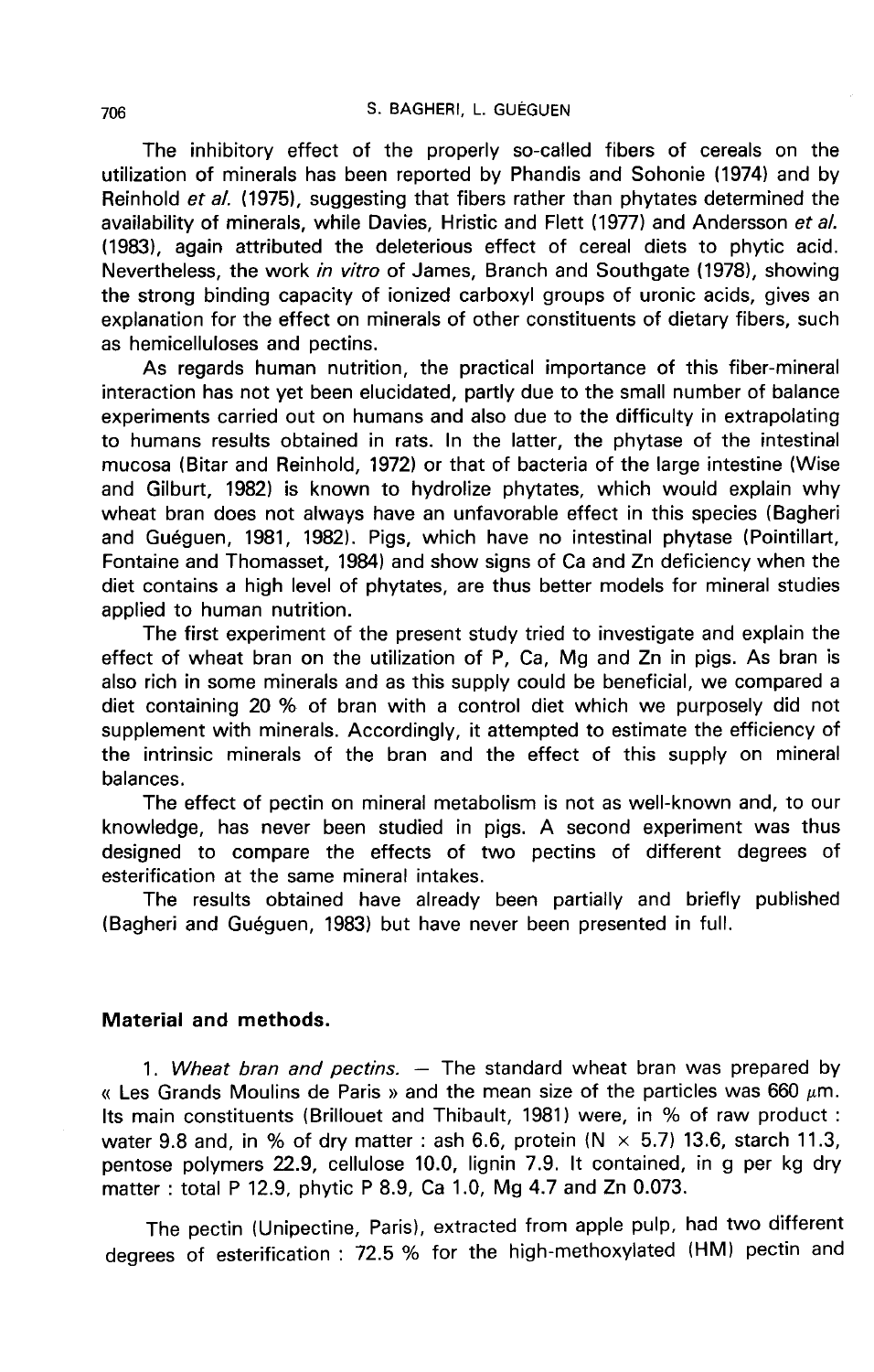39.9 % for the low-methoxylated (LM) pectin. The chemical characteristics of the two pectins (Brillouet and Thibault, 1981) are given in table 1.

|                           | HM pectin | LM pectin |
|---------------------------|-----------|-----------|
| Water                     | 8.9       | 9.7       |
| Protein (N $\times$ 6.25) | 1.5       | 0.7       |
| Neutral sugars            | 21.7      | 13.9      |
| Anhydrogalacturonic acids | 63.7      | 64.9      |
| Methoxyls                 | 8.1       | 4.6       |
| Degree of esterification  | 72.5      | 39.9      |

TABLE 1 Characteristics of the pectins (in %).

2. Diets. — The formulas and analytical mineral compositions of the diets used are given in tables 2 and 3, respectively. The control diet was a conventional mixture of corn and soybean meal, to which 20 % of wheat bran was added (experimental diet) at the expense of the corn. To facilitate the interpretation of the results on bran mineral utilization, the corresponding control diet was not supplemented with minerals, except for sodium and calcium which were too low ; the latter however was not added sufficiently, to avoid an increase in Ca:P imbalance. Therefore, Ca and P levels in the control diet (table 3) were lower than the French recommendations for growing pigs (Guéguen and Perez, 1981) but were sufficient for a limited period of normal growth. The bran diet thus had a much higher mineral content than the control diet.

| Diet formulas (%). |         |                |              |                     |               |  |
|--------------------|---------|----------------|--------------|---------------------|---------------|--|
|                    | Exp. I  |                | Exp. II      |                     |               |  |
|                    | Control | Coarse<br>bran | Control<br>П | <b>HM</b><br>pectin | LM.<br>pectin |  |
| Corn               | 77.5    | 57.0           | 75.5         | 74.0                | 74.0          |  |
| Soybean            | 20.0    | 20.0           | 20.0         | 20.0                | 20.0          |  |
| Coarse bran        |         | 20.0           |              |                     |               |  |
| Pectin (HM)        |         |                |              | 2.5                 |               |  |
| Pectin (LM)        |         |                |              |                     | 2.5           |  |
| Mineral mixture I  | 1.5     | 2.0            |              |                     |               |  |
| Mineral mixture II |         |                | 3.5          | 3.5                 | 3.5           |  |
| Vitamin mixture    | 1.0     | 1.0            | 1.0          | 1.0                 | 1.0           |  |

TABLE<sub>2</sub>

Mineral mixture  $1: CaCO<sub>3</sub>: 80 %$ ; NaCl: 20 %.

Mineral mixture II :  $CaCO_3$  : 40 % ;  $CaHPO_4$ , 2 H<sub>2</sub>O : 43 % ; NaCl : 15 % ; ZnSO<sub>4</sub>,  $H_2O: 1.0 %$ ; MnSO<sub>4</sub>, H<sub>2</sub>O : 0.8 %; CuSO<sub>4</sub>, 5 H<sub>2</sub>O : 0.2 %.

Vitamin mixture supplying for 100 kg of diet: Vitamin A: 500 000 IU; vitamine D<sub>3</sub>: 100 000 IU; Vitamin E: 1 500 IU; thiamin hydrochloride: 0.2 g; riboflavin: 0.5 g; ascorbic acid: 2.0 g; vitamin  $B_{12}$ : 2.5 g; niacin: 2.0 g; calcium pantothenate: 2.0 g; choline: 50 g.

Apple pectin was added into the diet at a rate of 2.5 %, a preliminary experiment having shown that higher amounts caused diarrhoea. Since pectin, unlike bran, does not contain minerals, all the diets were completed with an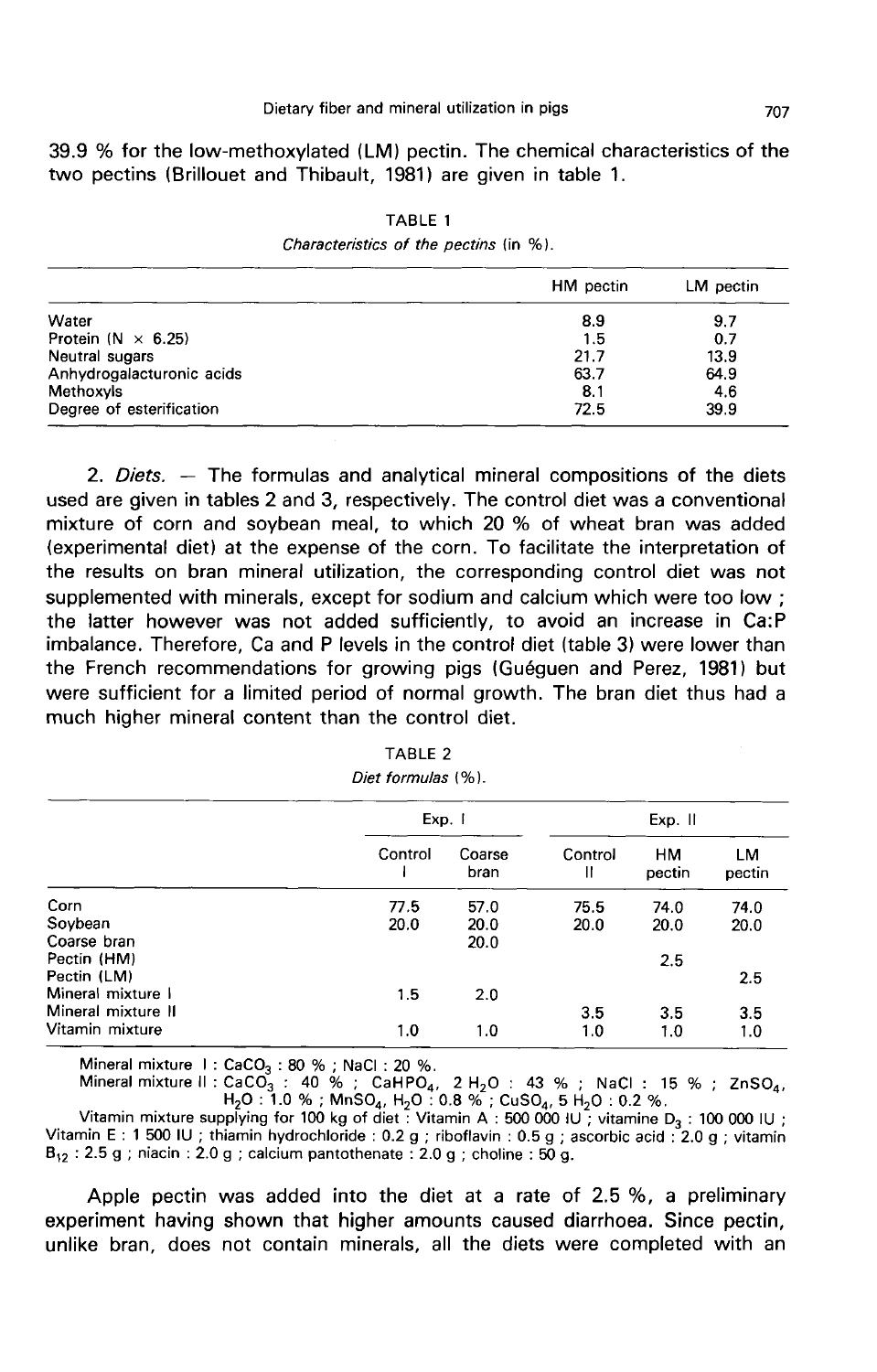equilibrated mineral mixture. Hence, the mineral levels in the three diets (table 3) conformed to dietary recommendations (Guéquen and Perez, 1981).

|     |              | Exp. I  |                     | Exp. II      |              |              |
|-----|--------------|---------|---------------------|--------------|--------------|--------------|
|     |              | Control | Bran<br>$(20 \, %)$ | Control<br>П | HM<br>pectin | LM<br>pectin |
| Р,  | $g/\kappa g$ | 3.82    | 5.58                | 6.58         | 6.41         | 6.88         |
| Ca, | g/kg         | 5.90    | 8.18                | 10.17        | 8.54         | 8.50         |
|     | Mg, g/kg     | 1.48    | 2.38                | 1.40         | 1.14         | 1.09         |
|     | Zn, mg/kg    | 40      | 61                  | 138          | 118          | 126          |

TABLE 3 Mineral composition of the diets.

3. Animals and experimental protocol.  $-$  For the two separate experiments, twenty male Large White pigs with an average initial weight of 35 kg were used : 2 groups of 4 each for the bran experiment and 3 groups of 4 each for the pectin experiment. The animals were adapted during 3 weeks to one of the preceding diets, then put into individual steel metabolism cages ; the urine and feces were collected separately.

The diets were distributed in two meals per day in limited quantities to avoid refusals. During the balance period, the amounts of intake were 1 200 to 1 250 g (control diet) and 1 000 to 1 200 g (control diet) of dry matter per day in the bran and the pectin experiment, respectively. Distilled water was available ad libitum.

The amounts ingested and excreted were measured every day for 10 consecutive days and fecal samples were dried at 70  $\degree$ C, then ground. Various assays were carried out on the representative samples of the 10-day collections.

4. Analytical methods.  $- P$ , Ca, Mg and Zn were assayed on samples of diet, feces or urine after ashing in a muffle furnace at 530 °C for about 8 h. The ash was dissolved with pure HCI then, after complete evaporation, was put into a 10 %  $HNO<sub>3</sub>$  solution. After filtration, the solutions were diluted according to the concentration of the element to be assayed.

Phosphorus was determined by ammonium phospho-vanadate colorimetry, Ca by flame spectrophotometry (Eppendorf) and Mg and Zn by atomic absorption spectrometry (IL 151). Phytic P was determined by a modification of the method of Oberleas (1971).

5. *Statistical analysis.* — The Newman-Keuls test was used for comparison of of Oberleas (1971).<br>
5. *Statistical analysis.* — The Newman-Keuls test was used for comparison of<br>
the means after variance equality had been checked by the Bartlett  $\chi^2$ -test<br>
(Spedecor and Cochran 1967) (Snedecor and Cochran, 1967).

## Results.

1. *Effect of wheat bran.* — After an adaptation period of 3 weeks, the behavior and appetite of the pigs were normal and the average weight gain during the balance period was 475 and 712 g/day for the control and 20 % bran groups, respectively.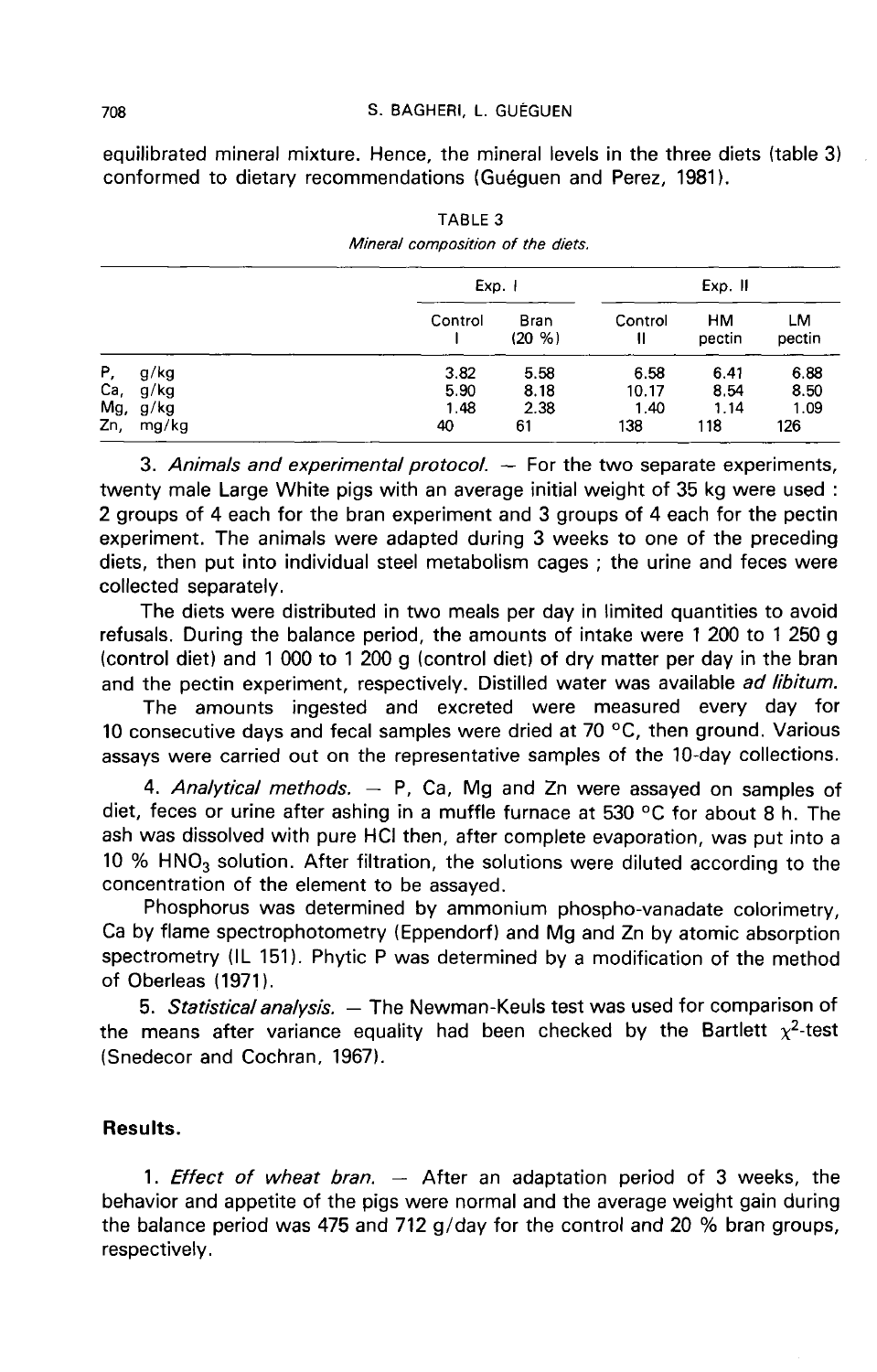The amounts of P, Ca, Mg and Zn ingested, absorbed (apparent absorption) and retained are shown in figures 1, 2, 3 and 4, respectively. The corresponding values of the percentages of apparent absorption and retention are given in table 4. Urinary excretion was negligible for P and Ca but more important for Mg and Zn.

The additional supplies of P and Mg provided by bran were well absorbed and retained (figs. 1, 3). Furthermore, in spite of the higher supplies of P and Mg, the percentages of apparent absorption (AA %) and retention (R %) were higher with bran and the urinary excretion of Mg was lower.

On the contrary, the additional Ca supplied by the 20 % of bran did not result in increased absorption and retention of this mineral (fig. 2). AA % and R % (table 5) dropped to abnormal levels in the presence of bran, though ingested values were not excessive. The bran considerably increased Zn ingestion but did not change its absorption and retention, the Zn balance not being significantly modified (fig. 4). The urinary excretion of Zn was lower with the bran diet.





Values with the same superscript are not significantly different at  $P \le 0.05$ .

Reproduction, nutrition, développement nº 4/A. - 8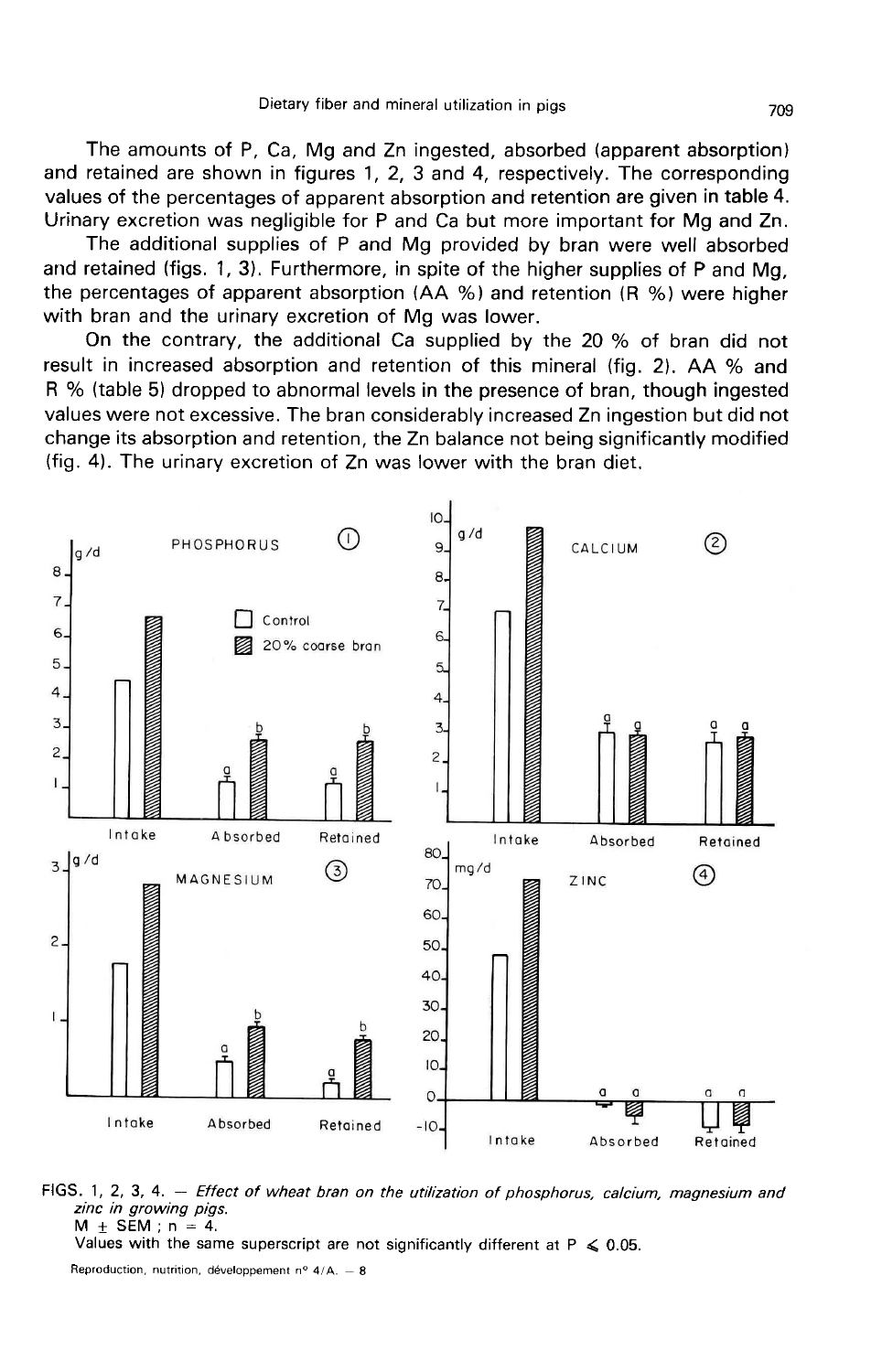#### TABLE 4

|             |          | Ρ                | Сa               | Ma                     | Zn                       |
|-------------|----------|------------------|------------------|------------------------|--------------------------|
| Intake, g/d | Control  | 4.58             | 7.11             | 1.78                   | 0.048                    |
|             | $+$ Bran | 6.70             | 9.85             | 2.85                   | 0.073                    |
| % Absorbed  | Control  | $27.5 + 3.4^a$   | $42.8 + 4.5^a$   | $28.1 + 3.1^a$         | $< 0^a$                  |
|             | + Bran   | $39.7 + 2.3^{b}$ | $30.0 + 1.0^{b}$ | $33.2 + 1.7^{\circ}$   | < 0 <sup>a</sup>         |
| % Retained  | Control  | $26.9 + 3.4^a$   | $38.2 + 4.0^a$   | $12.6 \pm 1.9^{\circ}$ | $\langle$ 0 <sup>a</sup> |
|             | + Bran   | $39.3 + 2.3^{b}$ | $29.3 + 1.1^{b}$ | $27.5 + 2.2^b$         | < 0 <sup>a</sup>         |

Effect of wheat bran on the percentage of apparent absorption  $(AA, \%)$  and retention  $(R, \%)$ of minerals in pigs.

 $M + SEM (n = 4)$ .

Values in the same column with different superscripts are significantly different at  $P \le 0.05$ .

2. Effect of pectin. - The amounts of the diets ingested spontaneously by the pigs were decreased from 1 200 for the control group to 1 000 g per day for the two pectin groups to avoid refusals. This explains the lesser amounts of minerals ingested in the two experimental groups. Average daily weight gain during the balance period was 675, 475 and 650 g for the control. HM pectin and LM pectin groups, respectively.

The amounts of P, Ca, Mg and Zn ingested, absorbed (apparent absorption) and retained are shown in figures 5, 6, 7 and 8, respectively. The corresponding AA % and R % values are given in table 5. Urinary excretion was always very low for P and Ca but relatively high for Mg and Zn.

Considering the differences in the amounts ingested, it appears that incorporating 2.5 % of HM pectin into the diet did not markedly change the utilization of the studied minerals. The decrease in the amounts of Ca and Mg absorbed and retained expressed the decrease in the amounts ingested (figs. 6, 7). On the other hand, the LM pectin highly significantly diminished the apparent absorption and retention of Ca and Mg ( $P \le 0.01$ ) and decreased P and Zn absorption ( $P \le 0.05$ ), resulting in negative Ca, Mg and Zn balances.

|             |             |                      | Cа                   | Ma                        | Zn                          |
|-------------|-------------|----------------------|----------------------|---------------------------|-----------------------------|
|             | Control     | 7.90                 | 12.23                | 1.68                      | 0.165                       |
| Intake, g/d | + Pectin HM | 6.41                 | 8.70                 | 1.14                      | 0.118                       |
|             | + Pectin LM | 6.81                 | 8.57                 | 1.08                      | 0.125                       |
| % Absorbed  | Control     | $36.0 + 2.1^{ab}$    | $36.8 + 1.9a$        | $31.7 + 1.3^a$            | $7.4 + 4.7^a$               |
|             | + Pectin HM | $43.6 + 2.9^{\circ}$ | $28.1 + 3.8^a$       | $17.8 \pm 2.9^a$          | 12.3 $\pm$ 5.9 <sup>a</sup> |
|             | + Pectin LM | $24.8 \pm 5.7^b$     | $0.42 + 7.5^{b}$     | < 0 <sup>p</sup>          | $0$                         |
| % Retained  | Control     | $35.6 + 2.1^{ab}$    | $34.2 + 2.0^a$       | $20.5 + 2.4^a$            | $2.8 + 2.7^a$               |
|             | + Pectin HM | $42.0 + 5.4^a$       | $27.4 \pm 3.8^a$     | $10.1 \pm 3.3^{\circ}$    | $11.0 + 6.1a$               |
|             | + Pectin LM | $23.8 + 5.7^b$       | $~<~0$ <sup>b*</sup> | $\langle 0^{b^*} \rangle$ | $\leq 0^{\circ}$            |

**TABLE 5** 

Effect of apple pectin on the percentages of apparent absorption (AA %) and retention (R %) of minerals in pigs.

M  $\pm$  SEM (n = 4).

Values in the same column with different superscripts are significantly different at  $P \le 0.05$ . Values with different superscripts and an asterisk are significantly different at  $P \le 0.01$ .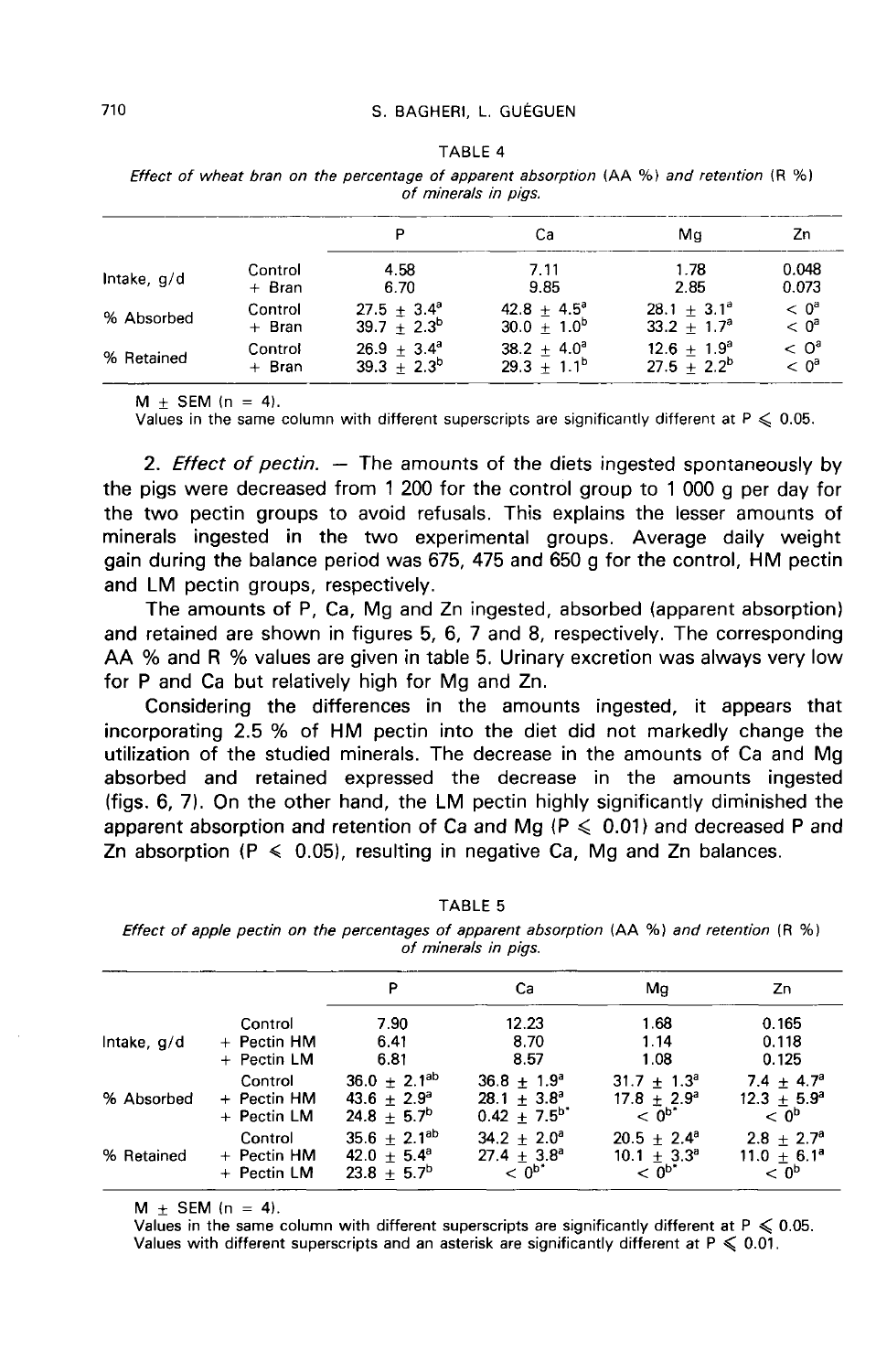## Dietary fiber and mineral utilization in pigs



FIGS. 5, 6, 7, 8. - Effect of apple pectin on the utilization of phosphorus, calcium, magnesium and zinc in growing pigs.  $M \pm$  SEM;  $n = 4$ .

Values with the same superscript are not significantly different at  $P \le 0.05$ .

## Discussion.

1. *Effects of wheat bran.* — Since the main object of this experiment was the study of the effects on P, Ca, Mg and Zn balances of a high supply (20 %) of wheat bran, rich in minerals, the control diet contained no supplement of inorganic salts to equalize the amounts ingested. It is thus difficult to compare the percentages of absorption and retention (table 4). Nevertheless, the present results confirm the well-known fact that, in pigs, contrary to humans, with a normal intake of Ca and P, urinary excretion of these two minerals is negligible since retention almost equals apparent absorption ; however, this is not true for Mg and Zn.

The values obtained (figs. 1, 2, 3, 4) clearly demonstrate that pigs can utilize the P and Mg of wheat bran and that adding 20 % of bran considerably improved these mineral balances. On the other hand, increasing supplies of Ca and Zn by the

711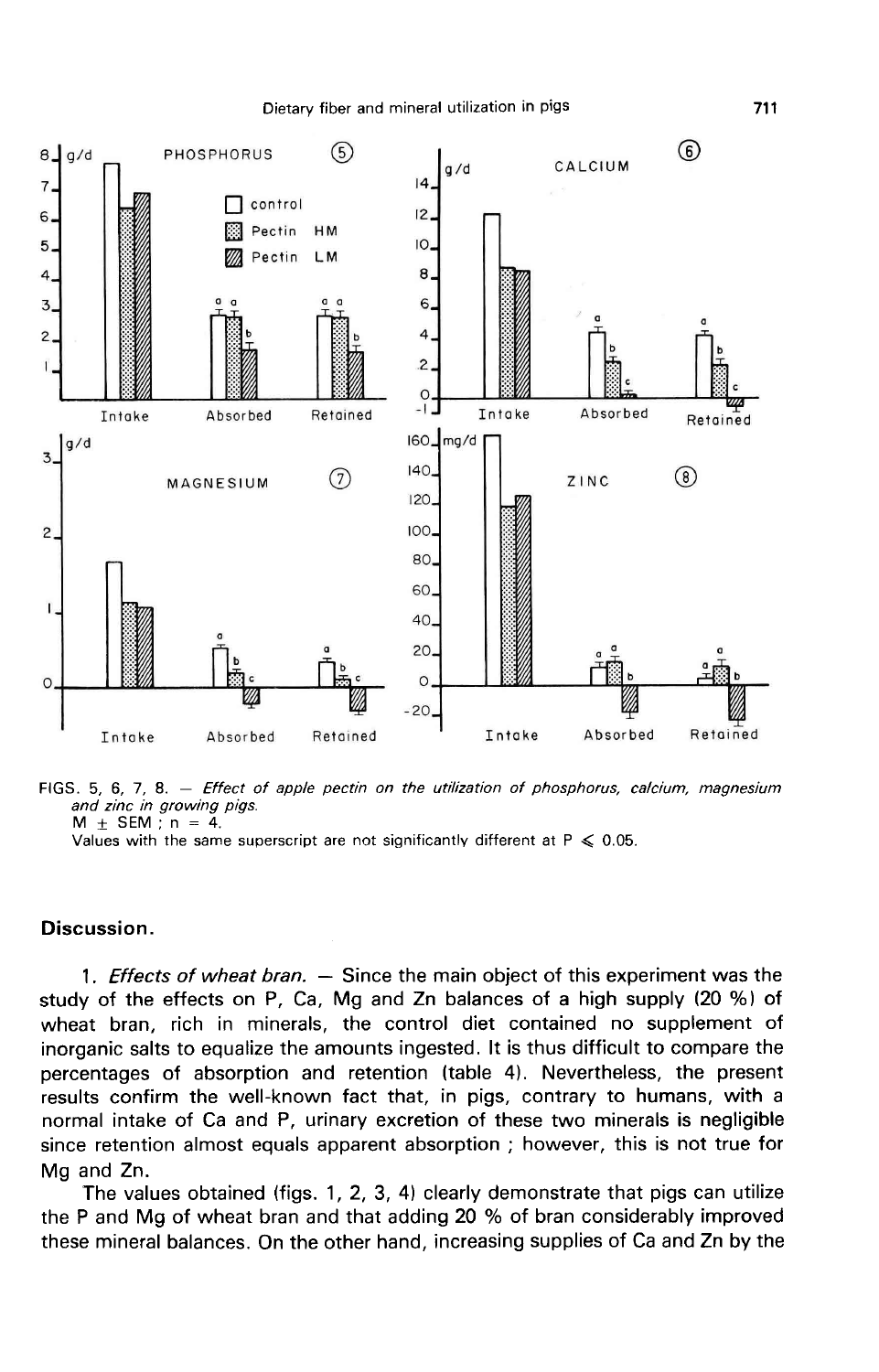bran diet did not ameliorate their retention. The negative Zn balance obtained with the two diets shows that not only was the Zn level (40 ppm) of the control diet insufficient but the Zn supplement provided by bran was not available.

Many studies on pigs have shown that wheat and wheat bran P are much better utilized than corn P but not as well utilized as inorganic P (Miracle et al., 1977 ; Pierce et al., 1977 ; Stober et al., 1979 ; Cromwell, 1979 ; Pointillart, Fontaine and Thomasset, 1984). The scale of the relative biological efficiency of P, established by Cromwell (1980) in relation to bone breaking resistance in growing pigs, assigns values of 0.48, 0.29 and 0.12 to wheat, wheat bran and corn, respectively, compared to the reference value of 1 attributed to monosodium phosphate. The true absorption percentage of wheat bran P labelled with <sup>32</sup>P was estimated at 37 vs 70 for disodium phosphate (Guéguen, Besancon and Rérat, 1968). Wheat bran P is thus much better utilized by pigs than anticipated and this was confirmed by the work of Newton, Hale and Plank (1983) on pigs receiving longer-term (80-day) diets enriched with wheat bran. These authors noted an obvious decrease in P and Mg levels in the undigestible fraction of bran in the feces.

Our results also show that not only is wheat bran P well absorbed, but the presence of bran improves the utilization of P of the corn-soybean diet. This confirms the observation of Collings et al. (1979) on pigs receiving a diet enriched with wheat middlings and might be explained by bran phytase (E.C. 3.1.3.8) intake (Pointillart, Fontaine and Thomasset, 1984).

Fewer studies have been carried out on the influence of wheat bran on Ca and Zn utilization in pigs. Our results concerning the unfavorable effect of bran on the percentage of apparent absorption of Ca (table 4) agree with those of Nicolaysen and Njaa (1951) and the more recent ones of Collings et al. (1979). If, on a long-term basis (80 days), Newton, Hale and Plank (1983) found no significant effect on apparent Ca absorption when 10 or 20 % of wheat bran was incorporated, they did discover that Ca accumulated in the undigestible part of the bran recovered in the feces of the pigs. These authors also found a decrease in apparent Zn absorption and a high accumulation of Zn in the undigestible fraction of bran recovered in the feces. Moreover, the negative influence of phytic acid, abundant in bran, on Zn absorption is well known (Oberleas et al., 1962) and could be one of the main factors producing parakeratosis in pigs.

While the bran improves P and Mg utilization it decreases that of Ca and Zn. The fact that P and Mg contents of bran are high may, to some extent, account for the amelioration of the balance of these two minerals. Furthermore, in vitro experiments show that bran binds Ca in high amounts but can only bind small amounts of P (Bagheri and Guéguen, unpublished data).

The diets containing 20 % of bran increased cecal volume and the production of volatile fatty acids, favoring the release of the previously bound minerals. Indeed, the proportion of ultrafilterable Ca in the cecum increased by 2 to 3-fold with the bran, while the ultrafilterable Mg concentration remained high in the cecum and was not modified by the presence of bran (Guéguen, Bagheri and Rérat, 1981). Consequently, the overall effect of bran on mineral absorption also probably depends on the ability of the large intestine to absorb eventual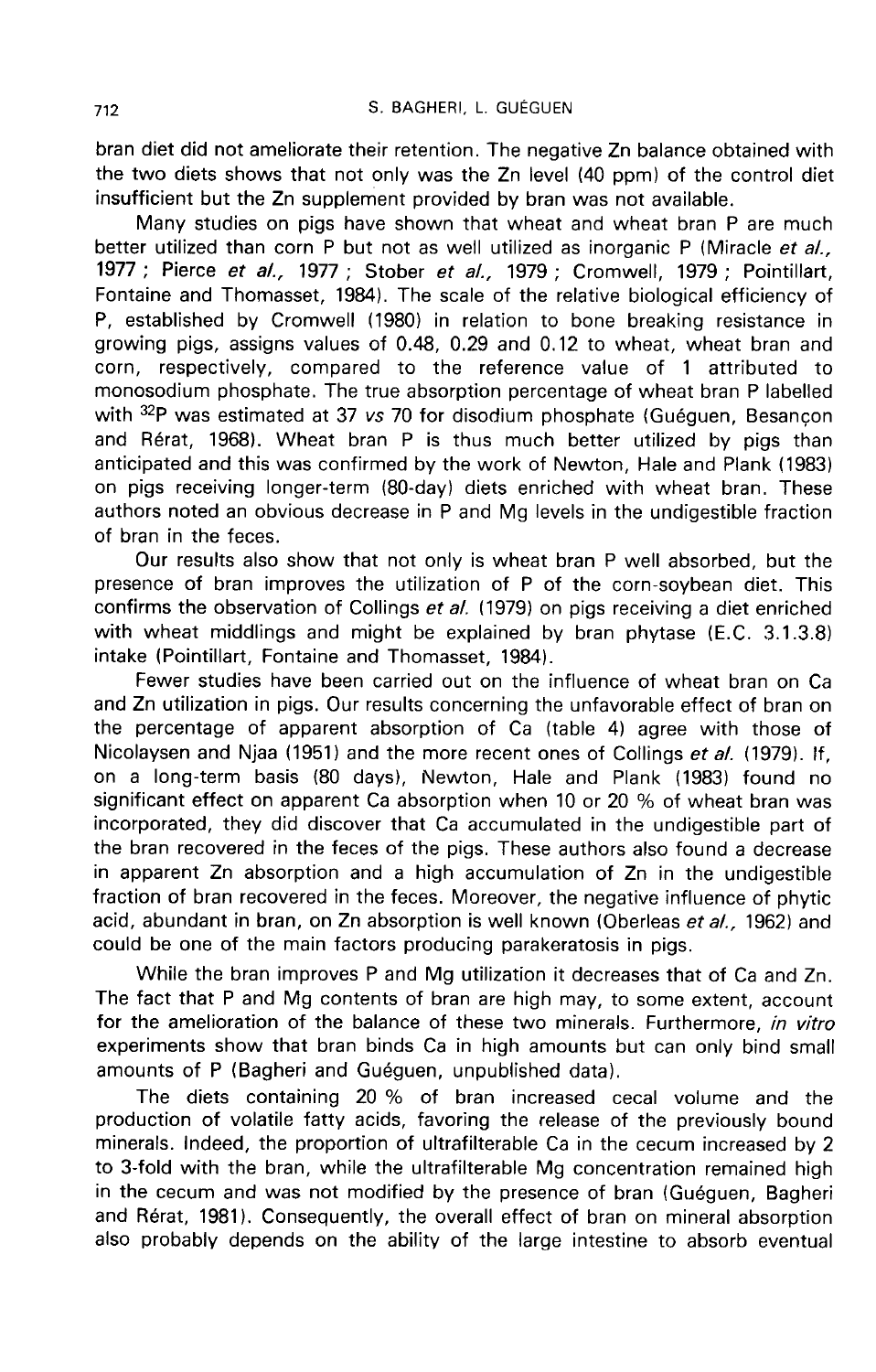available elements in the cecum. The capacity of the large intestine to absorb Mg is always high (Partridge, 1978a, b). For the other elements, we have shown (Guéguen, Bagheri and R6rat, 1981) that the hind gut absorbed a large part  $(28\%)$  of a dose of soluble <sup>32</sup>P administered into the cecum, while absorption of  $45$ Ca and  $65$ Zn was low (8.5 and 4.0 %, respectively).

It is tempting to extrapolate to humans the above results on pigs, neither species having intestinal active phytase. Many studies have demonstrated the unfavorable effect in man of the ingestion of wheat bran or whole wheat bread on the utilization of Ca (McCance and Widdowson, 1942; Reinhold et al., 1976; Campbell et  $al.$ , 1976; Cummings et  $al.$ , 1979) and Zn (Reinhold, 1971; Sandstrøm et al., 1980 : Sandberg et al., 1982). Zoppi et al. (1982) warned the risks of ingesting high doses of bran which have a negative effect on the utilization of some minerals in children. This problem is less serious, at least as concerns Ca, when the diet includes enough dairy products (Sandstead et al., 1979), Ca balance then being little modified by the bran intake. However, as noted by Van Dokkum, Wesstra and Schippers (1982), the absence of effect of bran on mineral balance may simply be a result of increased dietary intake and not mean that the bran has no negative effect on mineral availability. Their results obtained on young adult men and using an experimental design similar to that of the present study, i.e. without mineral supplementation to equalize the intakes, also show that increasing mineral consumption with bran does not ameliorate Ca and Zn balances. Nevertheless, in disagreement with the results obtained in pigs, the very high intake of Mg with the bran-rich diets did not increase the retention of this mineral. This discrepancy might be due to the much higher contribution of bran to the total Mg intake with the human diets.

In conclusion, by increasing available P intake and decreasing Ca absorption, a bran-rich diet may aggravate the traditional Ca:P imbalance of human diets (Guéguen, 1982) and it might be recommended to use dephytinized bran products (Andersson et al., 1983), or to add calcium salts to such a diet.

2. *Effect of pectin.* — Incorporating 2.5 % of HM pectin into the diet did not markedly change the utilization of the minerals studied. In spite of a lower intake the amounts of P and Zn absorbed and retained were unchanged (figs. 5, 8). Moreover the decrease in absorbed and retained Ca and Mg paralleled the decrease in the ingested amounts (figs. 6, 7).

Compared to HM pectin, at equal mineral intakes, the LM pectin considerably decreased the absorption and retention of the minerals, giving negative Ca, Mg and Zn balances. Considering that the intakes of Mg and Zn were high and exceeded the requirements, these negative balances are quite abnormal. The zero or negative values of apparent absorption of Ca, Mg and Zn obtained with LM pectin are the expression of a large fecal endogenous loss. It is probable that the re-absorption of the endogenous cations in the intestine is also hindered by the presence of LM pectin.

Since dietary fibers can bind Ca ions in direct proportion to their uronic acid content (James, Branch and Southgate, 1978), pectins might be expected to have a high affinity for Ca. Incubation trials using radioisotopes (Bagheri and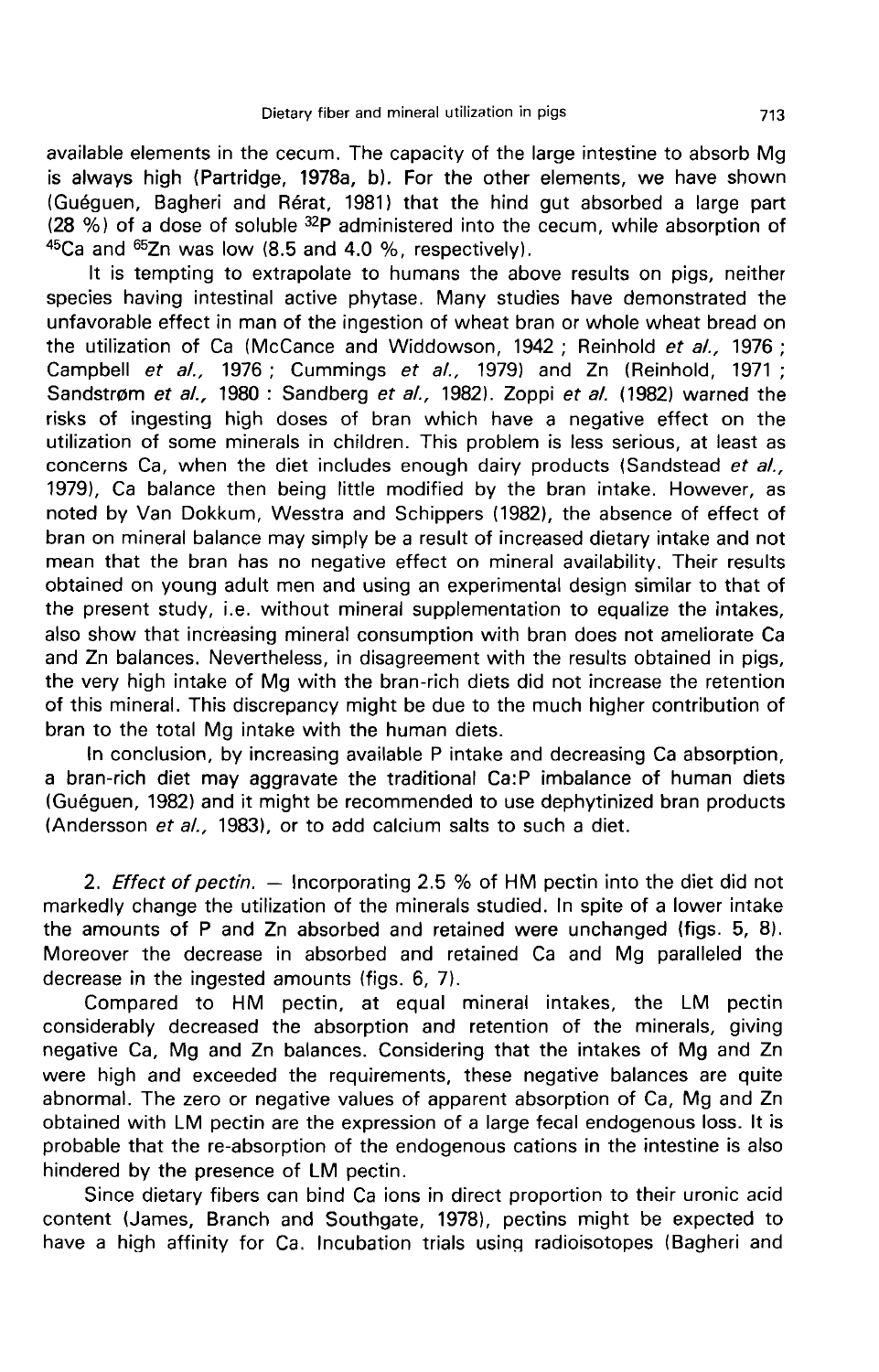Guéguen, unpublished data) have evidenced that the binding percentage is higher for Ca with LM (94 %) than with HM (59 %) pectin.

The effect of degree of pectin esterification could explain the absence of influence on mineral metabolism noted in the scarce studies done on humans (Cummings et al., 1979 ; Drews et al., 1979 ; Lei et al., 1980 ; Sandberg et al., 1983). According to Cummings et al. (1979), the lack of effect would be due to degradation of the pectin in the intestine, releasing previously retained minerals, or to the high esterification of the pectin. The latter explanation is the most plausible because the pectin used in their experiment was about 80 % methoxylated. Furthermore, it is hardly likely that minerals, especially Ca and Zn, would be well absorbed in the large intestine.

It thus seems prudent in human nutrition to avoid using low-esterified pectins which have a very unfavorable influence on mineral metabolism.

> Recu en novembre 1984. Accepté en mai 1985.

Acknowledgements.  $-$  This work was supported by a grant from the « Délégation Générale à la Recherche Scientifique et Technique, Nutrition humaine, n° 80 7 0113 ».

### Résumé. Effet du son de blé et de la pectine sur l'absorption et la rétention du phosphore, du calcium, du magnésium et du zinc par le porc en croissance.

Dans deux expériences distinctes sur des lots de 4 porcs en croissance, pesant de 35 à 40 kg, des bilans de P, Ca, Mg et Zn ont été réalisés après adaptation durant 3 semaines à chacun des régimes étudiés. Dans la première expérience un régime témoin à base de maïs et de tourteau de soja a été comparé à un régime contenant 20 % de son de blé grossier (aux dépens du maïs), et donc plus riche en minéraux, les quantités de minéraux ingérées n'étant pas égalisées. Dans la seconde expérience, trois régimes ont été comparés : un régime témoin, un régime contenant 2,5 % de pectine de pomme fortement estérifiée (HM) et un régime contenant 2,5 % de pectine de pomme faiblement estérifiée (LM).

Le supplément de P et de Mg fourni par le son de blé est bien absorbé (absorption apparente) et retenu par le Porc. Par contre, malgré un apport alimentaire plus élevé, l'absorption de Ca et Zn n'est pas augmentée dans les lots recevant du son de blé. Ces résultats peuvent être expliqués par l'action de la phytase du son de blé et par la possibilité d'absorption de P et surtout de Mg (mais pas de Ca et Zn) dans le gros intestin.

Comparée à la pectine HM qui agit relativement peu sur l'utilisation des minéraux, la pectine LM diminue très fortement l'absorption et la rétention de tous les éléments étudiés et conduit notamment à un bilan négatif de Ca, Mg et Zn. Le degré d'estérification de la pectine serait donc le principal facteur déterminant son effet sur la disponibilité des minéraux.

En conclusion, le son de blé est une bonne source de P et de Mg pour le Porc, et probablement aussi pour l'Homme, mais il peut avoir un effet défavorable sur l'utilisation de Ca et Zn. La pectine faiblement estérifiée a une influence néfaste sur les bilans minéraux.

## References

ANDERSSON H., NAVERT B., BINGHAM S. A., ENGLYST H. N., CUMMINGS J. H., 1983. The effects of breads containing similar amounts of phytate but different amounts of wheat bran on calcium, zinc and iron balance in man. Br. J. Nutr., 50, 503-510.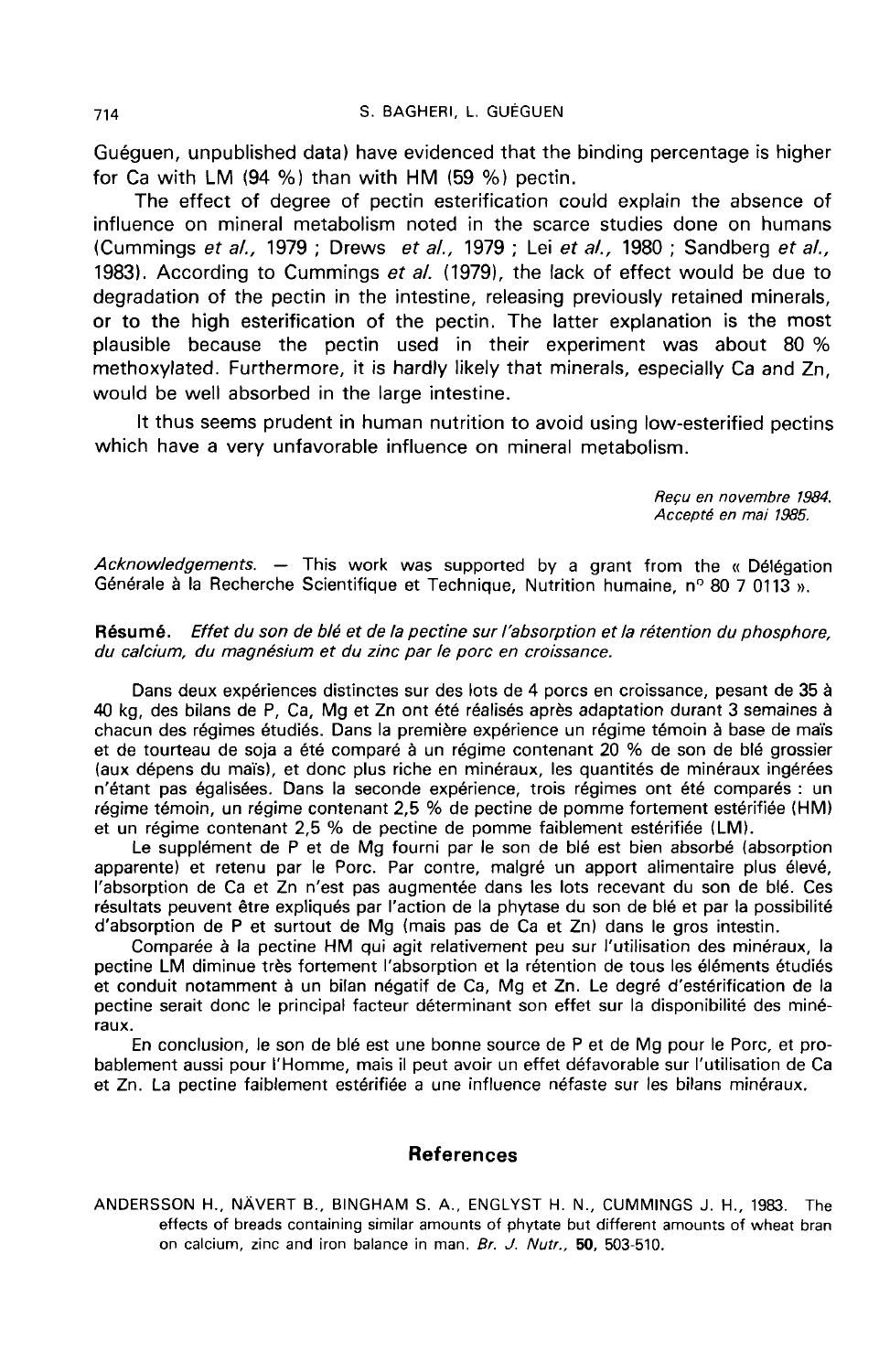- BAGHERI S. M., GUEGUEN L., 1981. Influence of wheat bran diets containing unequal amounts of calcium, magnesium, phosphorus and zinc upon the absorption of these minerals in rats. Nutr. Rep. Int., 24, 47-56.
- BAGHERI S. M., GUÉGUEN L., 1982. Effects of wheat bran on the metabolism of calcium-45 and zinc-65 in rats. J. Nutr., 112, 2047-2051.
- BAGHERI S. M., GUÉGUEN L., 1983. Influence des fibres alimentaires sur le métabolisme minéral. Cah. Nutr. Diét., 18, 77-83.
- BRILLOUET J. M., THIBAULT J. F., 1981. Etude de fibres alimentaires de type fractions hémicellulosiques de son de blé, pectines et effets sur la vidange gastrique et la motricité intestinale chez l'Homme et l'animal (porc). C. R. fin d'étude action concertée, DGRST N° 79.7.1470.
- BITAR K., REINHOLD J. G., 1972. Phytase and alkaline phosphatase activities in intestinal mucosae of rat, chicken, calf and man. Biochim. Biophys. Acta, 268, 442-452.
- CAMPBELL B. J., REINHOLD J. G., CANNELL J. J., NOURMAND 1., 1976. The effect of prolonged consumption of wholemeal bread upon metabolism of calcium, magnesium, zinc and phosphorus of two young american adults. Pahlavi Med. J., 7, 1-17.
- COLLINGS G. F., ERICKSON J. P., YOKOHAMA M. T., MILLER E. R., 1979. Effect of wheat middlings on fiber digestibility, serum cholesterol and glucose and fecal bile acids in pigs. J. anim. Sci., 49, 528-534.
- CROMWELL G. L., 1979. Availability of phosphorus in feedstuffs for swine. Proc. Dist. Feed Res. Conf., 34-40.
- CROMWELL G. L., 1980. Biological availability of phosphorus for pigs. Feedstuffs, 52, nº 9, 38-42.
- CUMMINGS J. H., HILL M. J., JIVRAJ T., HOUSTON H., BRANCH W. J., JENKINS D. J. A., 1979. The effect of meat protein and dietary fiber on colonic function and metabolisms. I. Changes in bowel habit, bile acid excretion, and calcium absorption. Am. J. clin. Nutr., 32, 2086-2093.
- CUMMINGS J. H., SOUTHGATE D. A. T., BRANCH W. J., WIGGINS H. S., HOUSTON H., JENKINS D. J. A., JIVRAJ T., HILL M. J., 1979. The digestion of pectin in the human gut and its effect on calcium absorption and large bowel function. Br. J. Nutr., 41, 477-485.
- DAVIES N. T., HRISTIC V., FLETT A., 1977. Phytate rather than fiber in bran as the major determinant of zinc availability to rats. Nutr. Rep. int., 15, 207-214.
- DREWS L. M., KIES C., FOX H. M., 1979. Effect of dietary fiber on copper, zinc and magnesium utilization by adolescent boys. Am. J. clin. Nutr., 32, 1893-1897.
- GUÉGUEN L., 1982. Les phosphates dans l'alimentation humaine. Méd. Nutr., 18, 237-245.
- GUÉGUEN L., BAGHERI S. M., RÉRAT A., 1981. Influence of wheat bran on the intestinal absorption of minerals in the pig. Role of the hind gut. Proc. XIIth int. Congr. Nutr. San Diégo, U.S.A. (Abstr.).
- GUÉGUEN L., BESANÇON P., RÉRAT A., 1968. Utilisation digestive, cinétique de l'absorption et efficacité de la rétention du phosphore phytique chez le Porc. Ann. Biol. anim. Biochim. Biophys., 8, 273-280.
- GUEGUEN L., PEREZ J. M., 1981. A re-evaluation of recommended dietary allowances of calcium and phosphorus for pigs. Proc. Nutr. Soc., 40, 273-278.
- JAMES W. P. T., BRANCH W. J., SOUTHGATE D. A. T., 1978. Calcium binding by dietary fibre. Lancet, 1, 638-639.
- LEI K. Y., DAVIS M. W., FANG M. M., YOUNG L. C., 1980. Effect of pectin on zinc, copper and iron balances in humans. Nutr. Rep. Int., 22, 459-466.
- McCANCE R. A., WIDDOWSON E. M., 1942. Mineral metabolism of healthy adults on white and brown bread dietaries. J. Physiol., 101, 44-85.
- MELLANBY E., 1921. Spec. Rep. Ser. med. Res. Counc. London, n° 16.
- MIRACLE G. L., CROMWELL G. L., STAHLY T. S., KRATZER D. 0., 1977. Availability of phosphorus in corn, wheat and soybean meal for pigs. J. anim. Sci., 45, (Abstr.) (Supp. 1), 101.
- NEWTON G. L., HALE O. M., PLANK C. 0., 1983. Effect of wheat bran in practical diets on mineral absorption by pigs at low ages. Can. J. anim. Sci., 63, 399-468.
- NICOLAYSEN R., NJAA L. R., 1951. Investigation on the effect of phytic acid on the absorption of calcium, in rats, pigs and men. Acta physiol. scand., 22, 246-259.
- OBERLEAS D., 1971. The determination of phytate and inositol phosphates. Methods biochem. Anal., 20, 87-101.